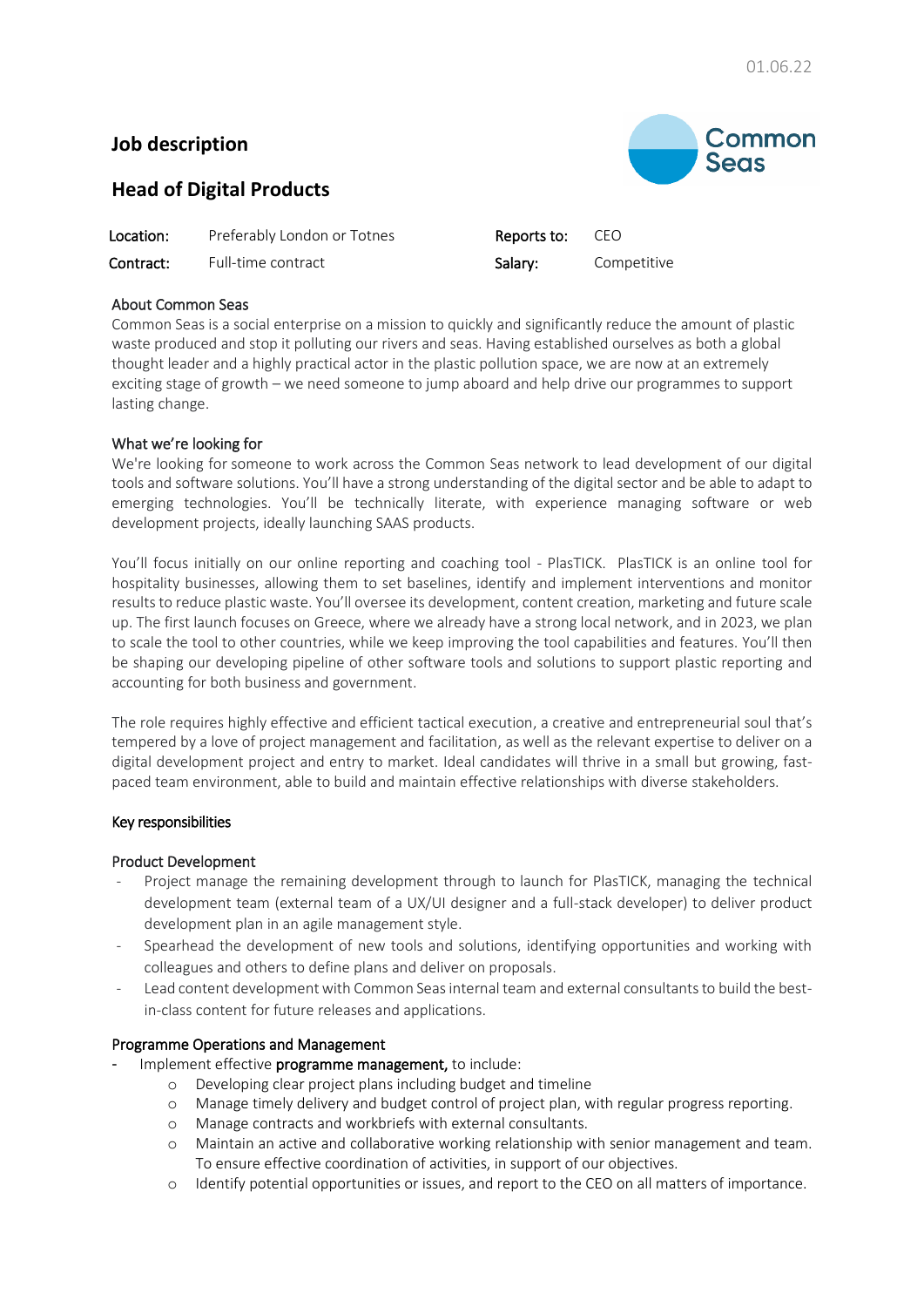#### Business Development

- Work with colleagues and advisers to prepare and oversee implementation of business development plans, including marketing and communications strategy, to identify and convert marketing and growth opportunities.
- Spearhead the development of creative marketing and communications materials.
- Working with internal and external support teams, oversee design and production of relevant content and campaigns – from ideation to strategy, implementation, review, and execution to the 'market'.

#### Communications

- Produce and deliver successful presentations and pitch decks, including for fundraising and potential investors.
- Write briefing papers for senior key stakeholders.
- Nurture Common Seas' business and government network, representing Common Seas at external events as appropriate.
- Produce internal content as required for reporting or publicity.

#### Job Requirements

We're looking for candidates who have:

- Proven project management experience (qualification desirable) in digital applications, software development, ideally in a comparable or similar sector or using relevant methodologies.
- Experience and good working knowledge in a full lifecycle digital project, from development, through user testing – improvement, to launch to market and operational management.
- An excellent understanding of web projects and implementation methodologies.
- A very good understanding and knowledge of web standards; Usability, compatibility issues, accessibility constraints and opportunities within the industry and the ability to draw on expertise to continually improve in this area.
- Great communication skills, able to produce appropriate documentation in support of digital projects including project and resourcing plans, risk and issue logs, functional and technical specifications, and regular project / client and budget reports.

Candidates should be:

- Technically astute used to working alongside the technical team to specify and document new functional and technical solutions.
- Familiar with multiple technology platforms, i.e. mobile apps, web, email and streaming media.
- Able to demonstrate an informed opinion about the digital marketplace.
- Forward thinking, with an ability to innovate and leverage technology as it evolves.
- Able to work independently with limited supervision and can cope with multiple competing priorities and a varying workload.
- Able to work professionally and collegially within a creative and agile team that demands accuracy and dedication.

In addition, the following are desirable

- Familiarity with LCA/material flow analysis and supply chain tools.
- An alignment to the Common Seas mission an appetite to learn more.
- Experience with figma.